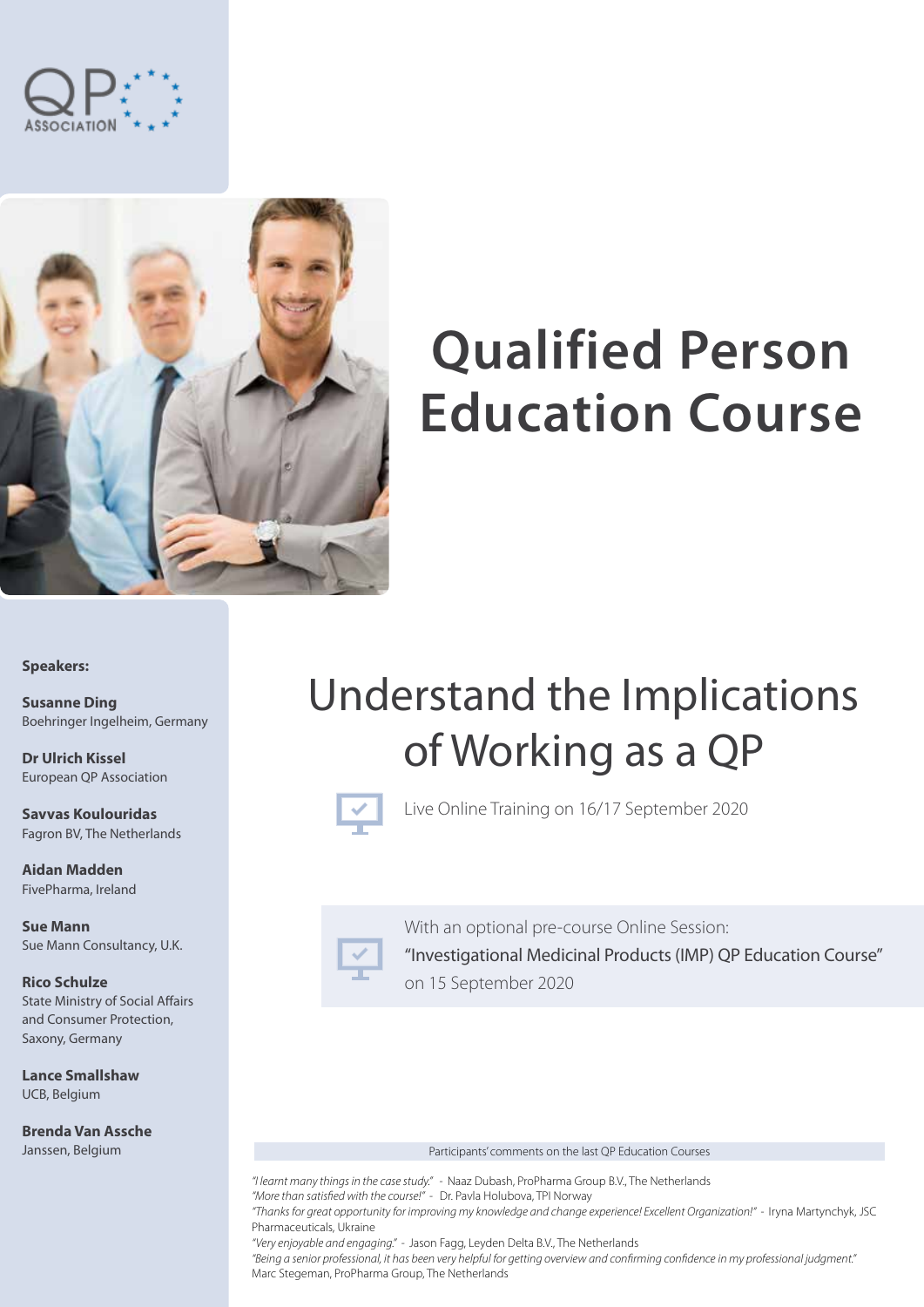

Dr Ulrich Kissel

#### Dear Colleagues,

The European Qualified Person Association (EQPA) has developed this Online Education Course for new, trainee and practising Qualified Persons to address general compulsory and regulatory issues. It has been compiled by the EQPA Board of Directors to provide a general idea of the special tasks and responsibilities of a QP, but also to discuss and convey possible solutions to problems addressed in case studies and workshops. Further impacts of the latest developments, specific tasks and detailed discussions will be part of the annual QP Forum of the European Qualified Person Association.

Best regards,

Wird While

Ulrich Kissel Chairman of the European Qualified Person Association

### **Objectives**

Broaden and intensify your knowledge of the Qualified Person's duties and responsibilities. Experts from the EQPA Board of Directors, pharmaceutical industry and regulatory authority will share their experience on important issues of the QP's daily business and will give first-hand information on current and future expectations.

### Background

Over the last years the role and responsibilities of the Qualified Person have been increasing considerably. As a key person in the company, the QP has to consider many issues and has to take up the challenges within its areas of responsibilities. Additionally, as laid out in Article 49 of the European Directive 2001/83/EC, the QP needs to be highly qualified and experienced. This education course is one important part to help the QP be on top of current developments in GMP and regulatory requirements.

### Target Audience

New and future Qualified Persons, QPs who are looking for ongoing training and personnel who want to get a detailed overview of the role and responsibilities of a QP.

### Moderator

Wolfgang Schmitt

### Programme QP Education Course

### **The Legal and Professional Duties of the Qualified Person**

- The Qualified Person within the EU legislation and regulation framework
- y Professional tasks, duties and responsibilities
- Expectations of an EU GMP Inspector

#### **Update on European Requirements**

- EU GMP Guide Chapters
- y EU GMP Guide Annexes
- Other important News
- What the QP needs to be aware of

### **Delegation of Duties and Responsibilities**

- Possible scenarios according to Annex 16
- Mutual Recognition Agreements (MRA)
- Documentation review issues
- The QP in the quality system

### **Case studies: Certification by a QP and Batch Release - to certify or not, that's the Question**

- Batch release: degrees of freedom and limits
- Batch deviations and OP Certification

### **What the QP needs to know about Pharmacopoeias**

- The world of different Pharmacopoeias
- Pharmacopoeias are more than just Monographs
- y How to deal with different methods

### **Case studies: What the QP needs to know about OOS/OOT**

- Involvement of the OP
- Role and responsibility of the Head of Quality Control
- Responsibility of the QP

### **What the QP needs to know regarding the Supply Chain (from Supplier Qualification to GDP)**

- The OP: ultimate responsibility for the supply-chain of a drug product?
	- What is the expected scope of supply chain oversight
	- Supply chain integrity
	- Active Pharmaceutical Ingredient, Excipients, Bulk and Finished Product
	- Shipping under quarantine, ship to label claim, importation testing
- The role of the OP in supplier qualification and auditing
- Written confirmation and OP Declaration
- GMP meets GDP: where does the responsibility end?
- The OP's involvement in the recall process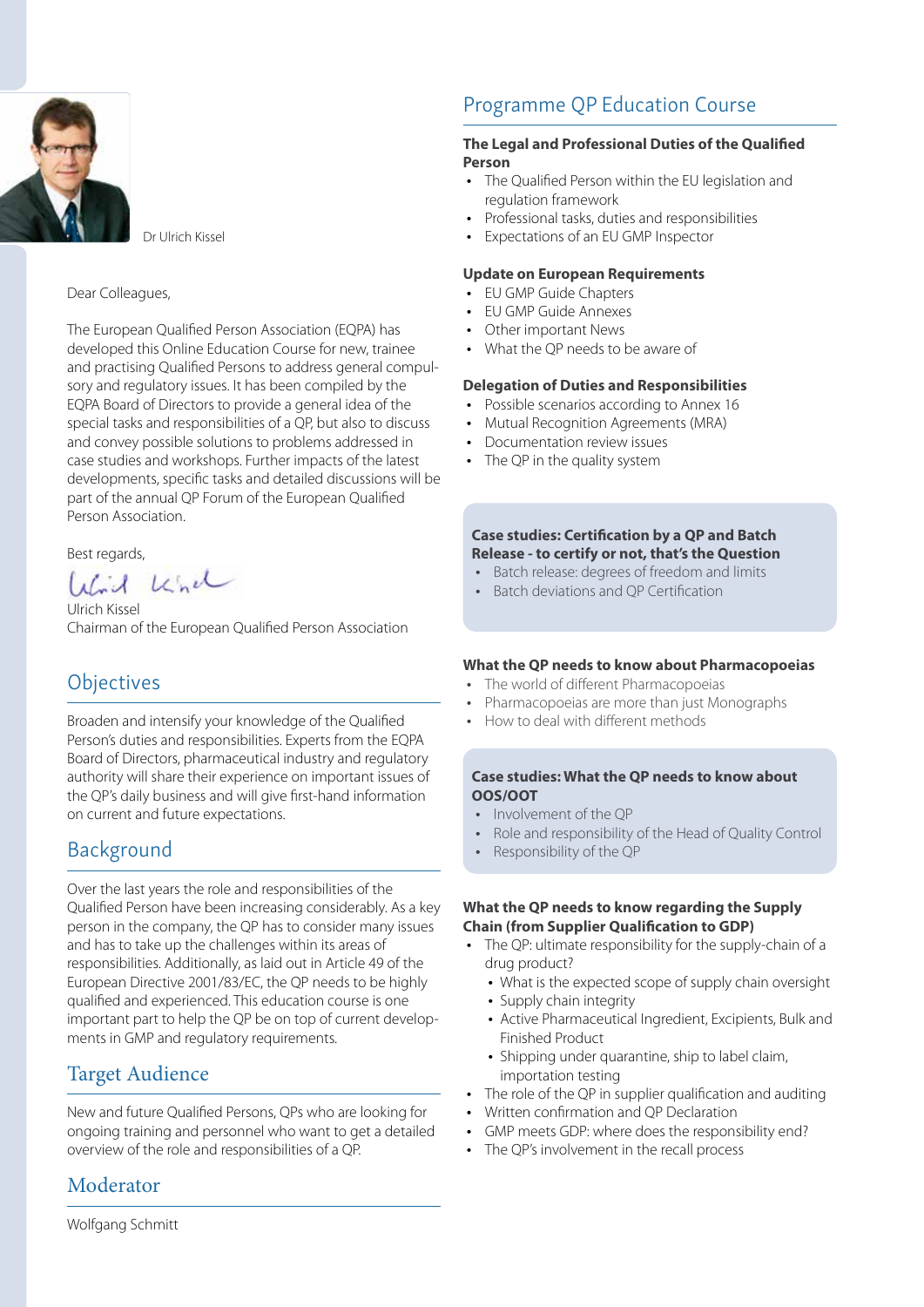### **Liability and indemnification**

- Liability and indemnification of QPs
- Role and responsibility of head of production and head of quality control (when things go wrong)
- Role and responsibility of upper management (when things go wrong)
- Delimitation of responsibilities with OPs in the same company
- Delimitation of responsibilities with QPs at a contractor

### **How the QP fits into the Quality Systems**

- How much involvement is needed in systems like:
	- Product Quality Review
	- Inspection Management
	- Batch Record Review
	- $\cdot$  CAPA
	- Change Control
	- Validation
	- Complaints and recalls
	- Batch certification and release
	- Laboratory investigations

**Case Studies: Deviations during the Manufacture of an API – What Actions should you take as the responsible QP?**

### Speakers QP Education Course



#### **Dr Ulrich Kissel European QP Association**

Ulrich Kissel is Qualified Person and Chairman of the Board of Directors of the European Qualified Person Association (EQPA). He works as a GMP consultant and contract QP to the

Pharmaceutical Industry. Previous to his current role he held leadership positions in Quality and Supply Chain and served for many years as QP for Roche.



#### **Savvas Koulouridas Fagron BV, The Netherlands**

Savvas Koulouridas is Global Innovations Director. He is a lawyer in profession and has also worked as a consultant on pharmaceutical law (GMP regulations and Pharmaceutical

Contracts).



#### **Aidan Madden FivePharma, Ireland**

Aidan Madden is CEO of FivePharma, a Quality Services Company founded in 2003. Aidan held senior quality positions in Wyeth Pharmaceuticals, Baxter Healthcare and Fort

Dodge Laboratories.



### **Sue Mann**

### **Sue Mann Consultancy, U.K.**

Sue Mann is a Qualified Person and a QP Assessor in the U.K. working on behalf of the MHRA, representing the Royal Pharmaceutical Society. She was Vice President of Interna-

tional Quality Assurance at Shire Pharmaceuticals before founding her company in 2009.



#### **Rico Schulze State Ministry of Social Affairs and Consumer Protection, Saxony, Germany** Rico Schulze is a Pharmacist and holds a

degree in Economics. Before working for the State Ministry, he was GMP and GDP Inspector

at the Local Inspectorate in Dresden and performed inspections worldwide.



#### **Lance Smallshaw UCB, Belgium**

Lance Smallshaw is Global Analytical Expert (Global Pharmacopoeias Leader) within the Regulatory Intelligence Network (RIN) in the the UCB Site Quality Operations Team. He is

also Co-Chair of the Executive Board of ECA and Associate Director and European CMC Strategy Committee member for CaSSS Biopharm.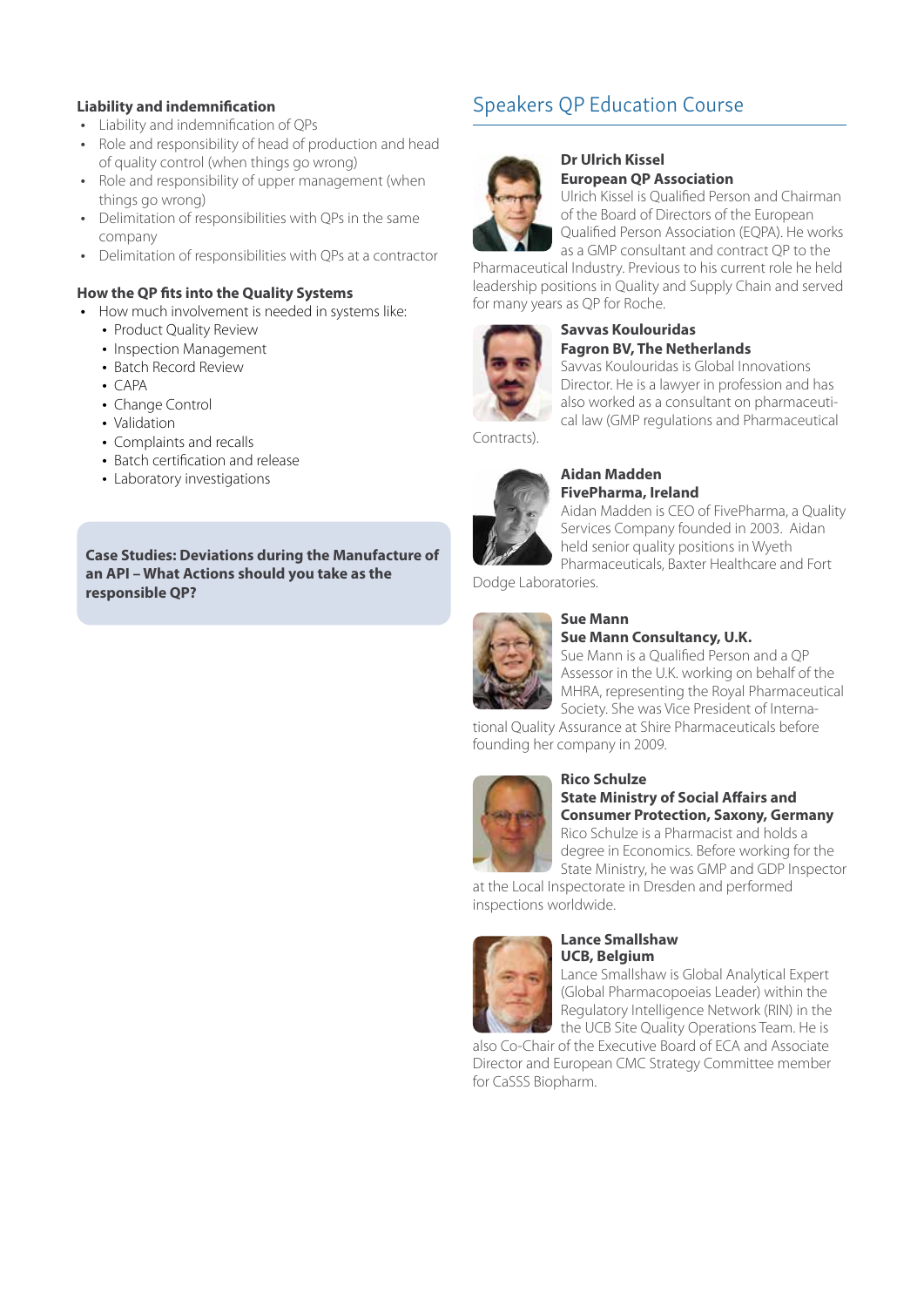### **Pre-course Online Session: "Investigational Medicinal Products (IMP) QP Education Course" on 15 September 2020**

### **Objectives**

This pre-course online session provides a detailed overview of the specific characteristics in IMP manufacturing a QP must know to certify IMP batches for the release for clinical trials.

### Background

The manufacture of investigational medicinal products (IMPs), including labelling, packaging, testing and certification, is carried out in accordance with the applicable GMP regulations. However, this is not a routine process, since, among other things, manufacturing and packaging procedures might be different for each and every clinical trial. The Qualified Person (QP) must therefore take into account these particularities and the GMP/GCP interface.

### Target Audience

New colleagues becoming IMP QPs, QPs looking for continuous training and personnel of CROs and "noncommercial" IMP organisations.

### Moderator

Wolfgang Schmitt

### Programme

### **General introduction**

- Different clinical phases I to IV, focus on patient safety
- Undefined processes (manufacture, fit for purpose control strategy, etc.)
- Why use risk assessments & how to apply vital core of a IMP quality system
- Diversity: IMP manufacturers, start-ups, academia...

### **Specific legal requirements for IMPs**

- Clinical Trial Regulation EU No. 536/2014 and the "old" Annex 13 and Directives 2001/20/EC and 2003/94/C
- The "new" ATMP regulation

### **GMP meets clinical trials – Differences between IMPs and commercial Products**

- Packaging & labeling
- Randomization
- Blinding / placebos
- Comparators
- NIMPs / AMPs
- Where to apply validation activities
- The Product Specification File (PSF)
- 3rd country manufacture of IMPs: import and the QP Declaration

### **Registration**

- IMPD, CTA, IND etc.
- Regulatory compliance and the two step release procedure

### **GMP/ GDP/ GCP Interface**

- Interaction with clinical sites
- Distribution
- **IRT**

### Speakers IMP QP Education Course



#### **Dr Susanne Ding Boehringer Ingelheim, Germany**

Susanne Ding is Qualified Person for IMPs at Boehringer Ingelheim, Member of the Board of Directors of the European Qualified Person Association (EQPA) and Chair of the

IMP Working Group within the EQPA.



#### **Sue Mann Sue Mann Consultancy, U.K.**

Sue Mann is a Qualified Person and a QP Assessor in the U.K. working on behalf of the MHRA, representing the Royal Pharmaceutical Society. She was Vice President of

International Quality Assurance at Shire Pharmaceuticals before founding her company in 2009.



### **Brenda Van Assche Janssen, Belgium**

Brenda Van Assche is Director QA Clinical Supply Chain and Qualified Person for IMPs at Janssen. She is also a member of the IMP Working Group within the EQPA.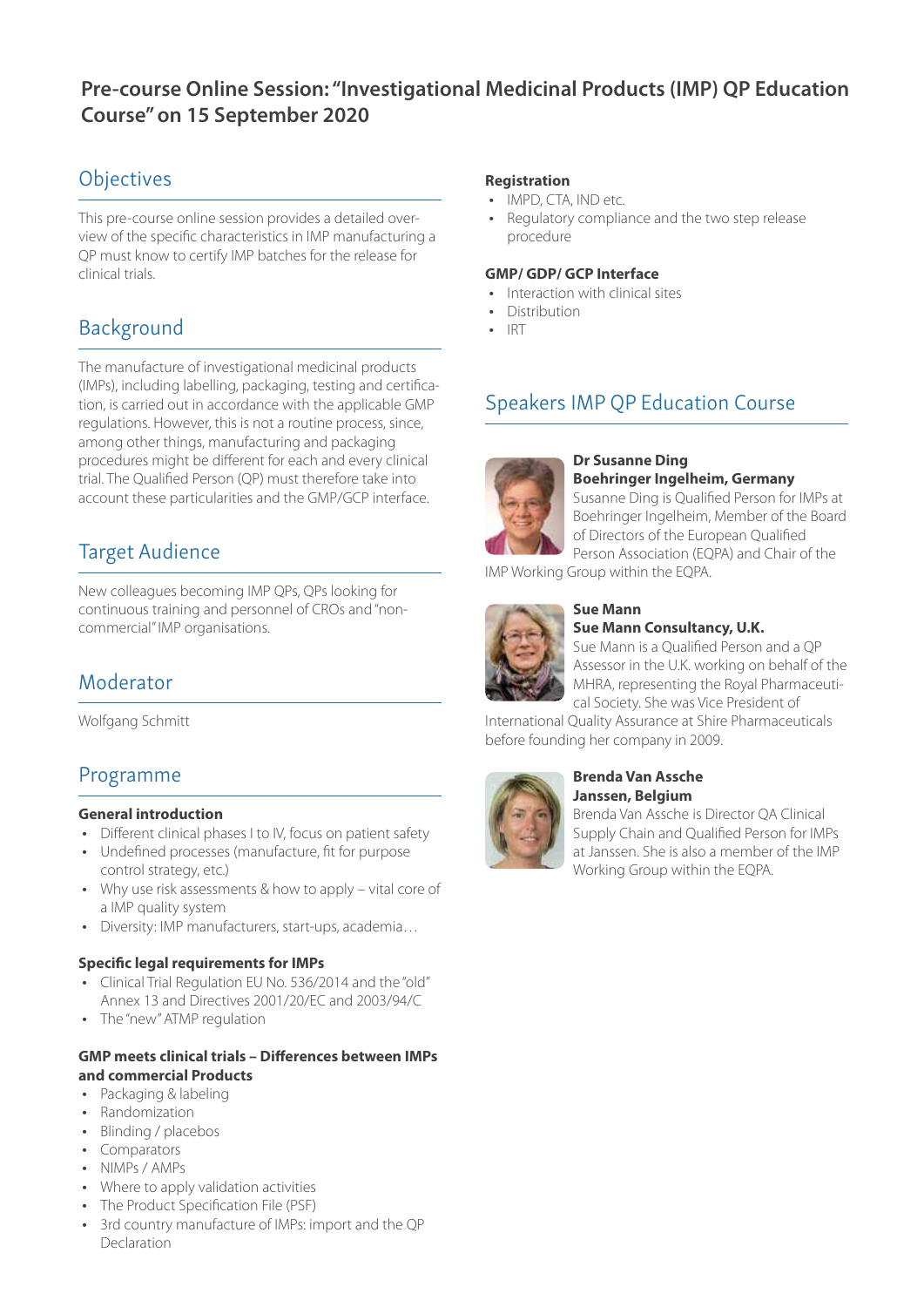### About the European QP Association

The European Qualified Person (QP) Association was founded in July 2006 by the European Compliance Academy's (ECA) Advisory Board Members. With this unique association the ECA wants to provide QPs in Europe with a platform allowing them to exchange their experience, discuss the latest regulatory requirements, to identify and address difficulties and challenges and to support a harmonised European approach.

### Who can become member of the QP Association?

Only registered Qualified Persons in Europe can become regular members of the QP Association. Details about the registration of the QP will be required in the application form. Interested persons who want to become a Qualified Person can apply for an associate membership.

### How to become member of the QP Association?

To become member please fill in the membership application form available at www.qp-association.eu. Membership is free.

### What are the benefits of the membership?

As a member of the European Qualified Person Association you can exchange your experience with other colleagues (e.g. by using the exclusive QP discussion forum), send comments on new Guidances and Directives to EU Authorities through the Association and join the annual QP Forum with a discount of 10%.